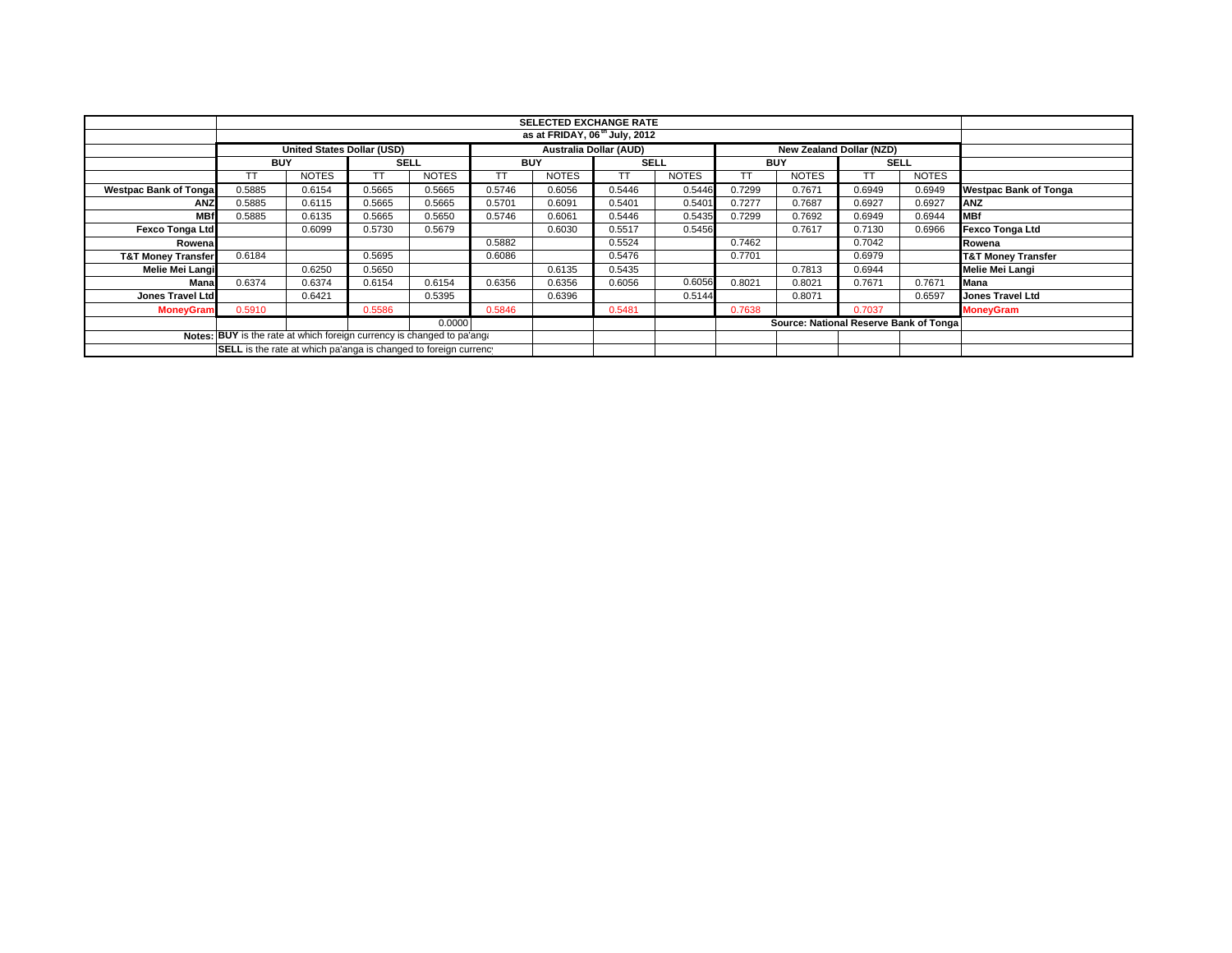|                                                                        |            | <b>SELECTED EXCHANGE RATE</b><br>as at FRIDAY, 13 <sup>th</sup> July, 2012 |             |              |            |              |                               |              |            |                                        |                                 |              |                               |
|------------------------------------------------------------------------|------------|----------------------------------------------------------------------------|-------------|--------------|------------|--------------|-------------------------------|--------------|------------|----------------------------------------|---------------------------------|--------------|-------------------------------|
|                                                                        |            |                                                                            |             |              |            |              |                               |              |            |                                        |                                 |              |                               |
|                                                                        |            | United States Dollar (USD)                                                 |             |              |            |              | <b>Australia Dollar (AUD)</b> |              |            |                                        | <b>New Zealand Dollar (NZD)</b> |              |                               |
|                                                                        | <b>BUY</b> |                                                                            | <b>SELL</b> |              | <b>BUY</b> |              | <b>SELL</b>                   |              | <b>BUY</b> |                                        | <b>SELL</b>                     |              |                               |
|                                                                        |            | <b>NOTES</b>                                                               |             | <b>NOTES</b> |            | <b>NOTES</b> | TТ                            | <b>NOTES</b> | TT         | <b>NOTES</b>                           |                                 | <b>NOTES</b> |                               |
| <b>Westpac Bank of Tonga</b>                                           | 0.5829     | 0.6098                                                                     | 0.5609      | 0.5609       | 0.5769     | 0.6079       | 0.5469                        | 0.5469       | 0.7349     | 0.7721                                 | 0.6999                          | 0.6999       | <b>Westpac Bank of Tonga</b>  |
| <b>ANZ</b>                                                             | 0.5829     | 0.6059                                                                     | 0.5609      | 0.5609       | 0.5723     | 0.6113       | 0.5423                        | 0.5423       | 0.7322     | 0.7732                                 | 0.6972                          | 0.6972       | ANZ                           |
| <b>MBf</b>                                                             | 0.5829     | 0.6098                                                                     | 0.5609      | 0.5618       | 0.5769     | 0.6061       | 0.5469                        | 0.5464       | 0.7349     | 0.7692                                 | 0.6999                          | 0.6993       | <b>MBf</b>                    |
| <b>Fexco Tonga Ltd</b>                                                 |            | 0.6042                                                                     | 0.5704      | 0.5626       |            | 0.6053       | 0.5576                        | 0.5476       |            | 0.7664                                 | 0.7224                          | 0.7009       | Fexco Tonga Ltd               |
| Rowena                                                                 |            |                                                                            |             |              | 0.5882     |              | 0.5524                        |              | 0.7462     |                                        | 0.7092                          |              | Rowena                        |
| <b>T&amp;T Money Transfer</b>                                          | 0.6128     |                                                                            | 0.5639      |              | 0.6109     |              | 0.5499                        |              | 0.7751     |                                        | 0.7029                          |              | <b>T&amp;T Money Transfer</b> |
| Melie Mei Langi                                                        |            | 0.6173                                                                     | 0.5618      |              |            | 0.6135       | 0.5464                        |              |            | 0.7813                                 | 0.6993                          |              | Melie Mei Langi               |
| Mana                                                                   | 0.6318     | 0.6318                                                                     | 0.6098      | 0.6098       | 0.6379     | 0.6379       | 0.6079                        | 0.6079       | 0.8071     | 0.8071                                 | 0.7721                          | 0.7721       | <b>Mana</b>                   |
| Jones Travel Ltd                                                       |            | 0.6362                                                                     |             | 0.5342       |            | 0.6419       |                               | 0.5165       |            | 0.8119                                 |                                 | 0.6640       | <b>Jones Travel Ltd</b>       |
|                                                                        |            |                                                                            |             |              |            |              |                               |              |            | Source: National Reserve Bank of Tonga |                                 |              |                               |
| Notes: BUY is the rate at which foreign currency is changed to pa'ang: |            |                                                                            |             |              |            |              |                               |              |            |                                        |                                 |              |                               |
| SELL is the rate at which pa'anga is changed to foreign currency       |            |                                                                            |             |              |            |              |                               |              |            |                                        |                                 |              |                               |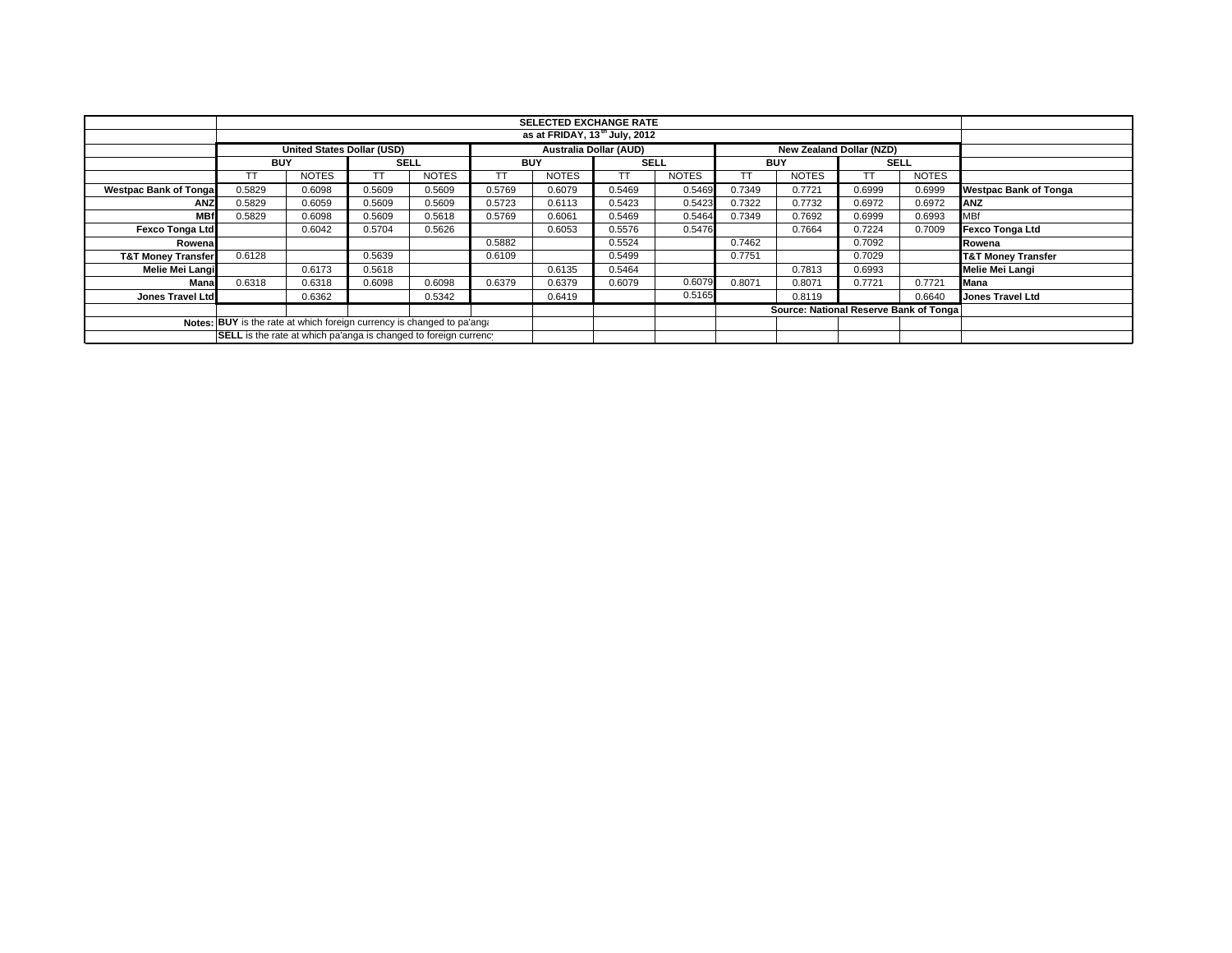|                                                                        | <b>SELECTED EXCHANGE RATE</b><br>as at FRIDAY, 20 <sup>th</sup> July, 2012 |                            |             |              |            |              |                                                                  |              |            |                                        |             |              |                               |
|------------------------------------------------------------------------|----------------------------------------------------------------------------|----------------------------|-------------|--------------|------------|--------------|------------------------------------------------------------------|--------------|------------|----------------------------------------|-------------|--------------|-------------------------------|
|                                                                        |                                                                            |                            |             |              |            |              |                                                                  |              |            |                                        |             |              |                               |
|                                                                        |                                                                            | United States Dollar (USD) |             |              |            |              | <b>Australia Dollar (AUD)</b><br><b>New Zealand Dollar (NZD)</b> |              |            |                                        |             |              |                               |
|                                                                        | <b>BUY</b>                                                                 |                            | <b>SELL</b> |              | <b>BUY</b> |              | <b>SELL</b>                                                      |              | <b>BUY</b> |                                        | <b>SELL</b> |              |                               |
|                                                                        |                                                                            | <b>NOTES</b>               |             | <b>NOTES</b> |            | <b>NOTES</b> | TТ                                                               | <b>NOTES</b> |            | <b>NOTES</b>                           |             | <b>NOTES</b> |                               |
| <b>Westpac Bank of Tonga</b>                                           | 0.5907                                                                     | 0.6176                     | 0.5687      | 0.5687       | 0.5688     | 0.5998       | 0.5388                                                           | 0.5388       | 0.7334     | 0.7706                                 | 0.6984      | 0.6984       | <b>Westpac Bank of Tonga</b>  |
| <b>ANZ</b>                                                             | 0.5907                                                                     | 0.6137                     | 0.5687      | 0.5687       | 0.5646     | 0.6036       | 0.5346                                                           | 0.5346       | 0.7308     | 0.7718                                 | 0.6958      | 0.6958       | ANZ                           |
| <b>MBf</b>                                                             | 0.5907                                                                     | 0.6173                     | 0.5687      | 0.5682       | 0.5688     | 0.5988       | 0.5388                                                           | 0.5376       | 0.7334     | 0.7692                                 | 0.6984      | 0.6993       | <b>MBf</b>                    |
| <b>Fexco Tonga Ltd</b>                                                 |                                                                            | 0.6122                     | 0.5731      | 0.5701       |            | 0.5972       | 0.5448                                                           | 0.5403       |            | 0.7650                                 | 0.7137      | 0.6996       | Fexco Tonga Ltd               |
| Rowena                                                                 |                                                                            |                            |             |              | 0.5882     |              | 0.5464                                                           |              | 0.7462     |                                        | 0.7092      |              | Rowena                        |
| <b>T&amp;T Money Transfer</b>                                          | 0.6206                                                                     |                            | 0.5717      |              | 0.6028     |              | 0.5418                                                           |              | 0.7736     |                                        | 0.7014      |              | <b>T&amp;T Money Transfer</b> |
| Melie Mei Langi                                                        |                                                                            | 0.6250                     | 0.5682      |              |            | 0.6061       | 0.5376                                                           |              |            | 0.7813                                 | 0.6993      |              | Melie Mei Langi               |
| Mana                                                                   | 0.6127                                                                     | 0.6127                     | 0.5907      | 0.5907       | 0.5988     | 0.5988       | 0.5688                                                           | 0.5688       | 0.7684     | 0.7684                                 | 0.7334      | 0.7334       | <b>Mana</b>                   |
| Jones Travel Ltd                                                       |                                                                            | 0.6444                     |             | 0.5416       |            | 0.6338       |                                                                  | 0.5091       |            | 0.8104                                 |             | 0.6627       | <b>Jones Travel Ltd</b>       |
|                                                                        |                                                                            |                            |             |              |            |              |                                                                  |              |            | Source: National Reserve Bank of Tonga |             |              |                               |
| Notes: BUY is the rate at which foreign currency is changed to pa'ang: |                                                                            |                            |             |              |            |              |                                                                  |              |            |                                        |             |              |                               |
| SELL is the rate at which pa'anga is changed to foreign currency       |                                                                            |                            |             |              |            |              |                                                                  |              |            |                                        |             |              |                               |